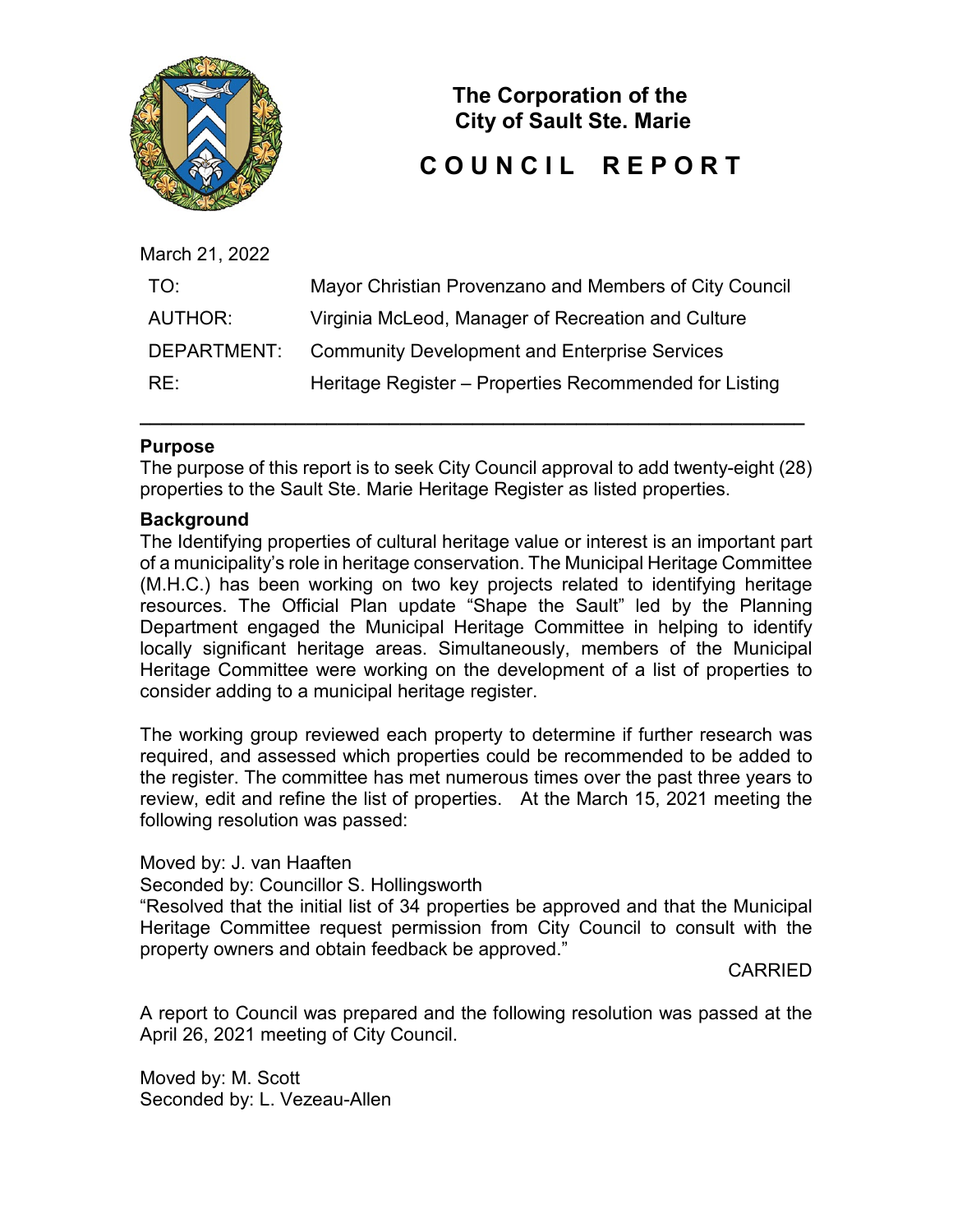Heritage Register – Properties Recommended for Listing March 21, 2022 Page 2.

Resolved that the report of the Manager of Recreation and Culture dated April 26, 2021 concerning Heritage Register – Listed Properties be received and that the Municipal Heritage Committee be authorized to conduct virtual information session(s) with property owners and report to City Council.

CARRIED

On November 11, 2021 a letter was sent to each of the property owners inviting them to attend one of two information webinars to provide an overview of the process, implications and benefits of listing. Details on how to attend the webinar or send feedback were outlined.

At the February 2, 2022 meeting of the Municipal Heritage Committee the following resolution was passed:

Moved by: K. Kazmierowski

Seconded by: S. Meades

Resolved that the Municipal Heritage Committee recommend that the following properties as presented be brought to City Council for inclusion on the heritage register:

- 1. 286 John Street
- 2. 52 Trelawne Avenue (16 Rosedale)
- 3. 279 Cathcart Street
- 4. 136 Pilgrim Street
- 5. 59 Fauquier Street (Hamilton House)
- 6. 69 Borron Avenue
- 7. 184 Pim Street (Marshall Apartments)
- 8. 15 Summit Avenue
- 9. 19 Summit Avenue
- 10.182 Church Street
- 11.3 Summit Avenue/90 Ontario Avenue
- 12.188 Church Street
- 13.11 Summit Avenue
- 14.372 Bruce Street
- 15.1019 Queen Street
- 16.1062 Queen Street
- 17.508, 510, 512 Queen Street E., Elizabeth Wilcox Building
- 18.175 Queen Street East, (King's Apartments)
- 19.478-480 Queen Street East
- 20.484-488 Queen Street East, Taylor Block
- 21.618-620 Queen Street East
- 22.667-669 Queen Street East
- 23.754 Queen Street East
- 24.801, 803, 805 Queen Street E., McCormick Block
- 25.95 Huron Street, Pulp Tower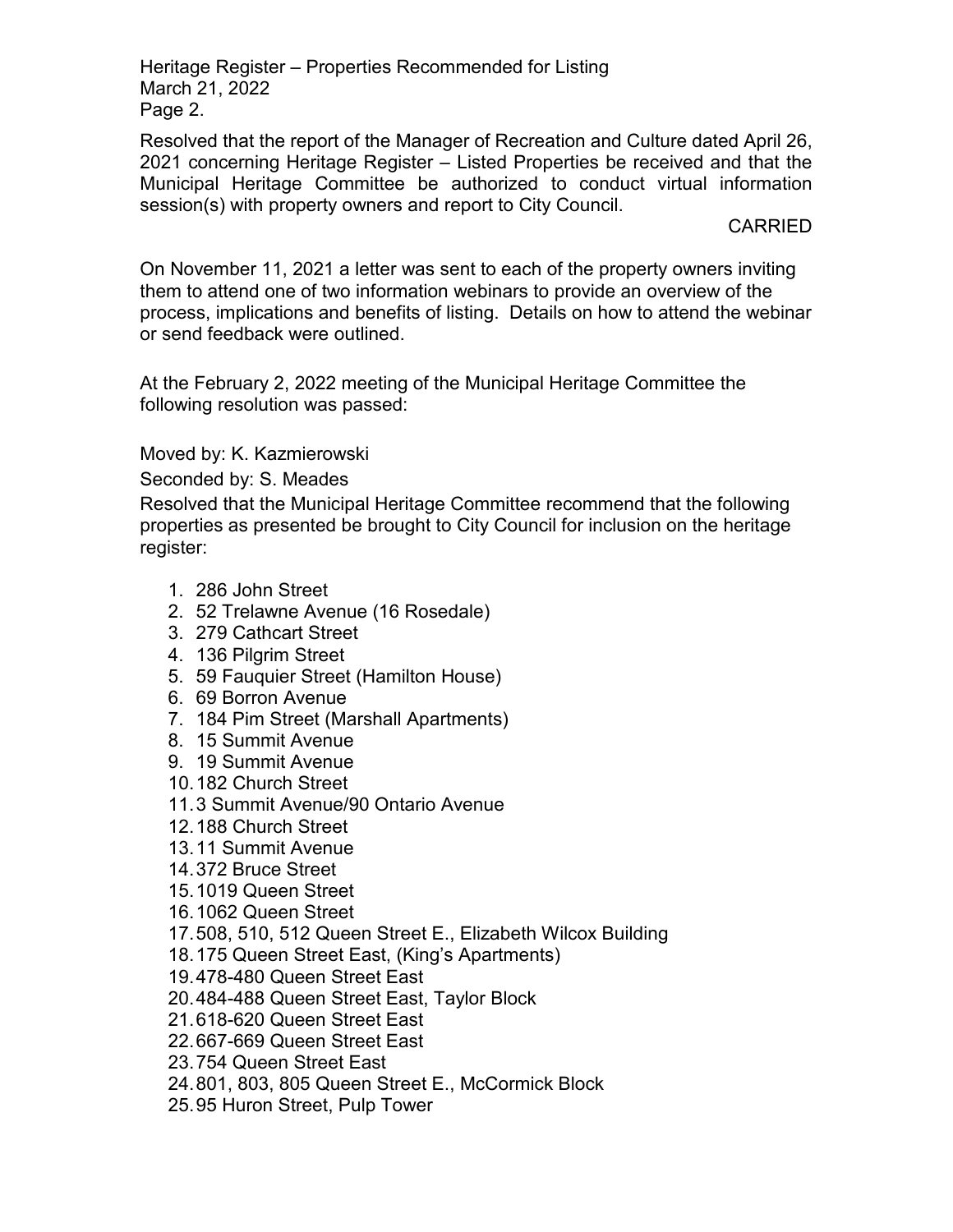Heritage Register – Properties Recommended for Listing March 21, 2022 Page 3.

26.107 Huron Street, Yard Locker & Board Mill 27.130 John Street (Church) 28.136 John Street (Hall) 29.221-223 Brown Street 30.644 Albert Street East

With the exception of the following four (4) properties which are not recommended to be included on the heritage register:

- 1. 712 Wellington Street
- 2. 1 Herrick Street
- 3. 601-617 Queen Street
- 4. 130 Wellington Street East

be approved.

# CARRIED

Following the meeting two (2) additional properties owners sent correspondence noting their objection to be included on the Heritage Register as a listed property. As a result, the Municipal Heritage Committee passed the following resolution at the March 2, 2022 meeting:

Moved by: Councillor M. Shoemaker Seconded by: D. Greenwood

"Resolved that the Sault Ste. Marie Municipal Heritage Committee removed 644 Albert Street East and 15 Summit from the list of properties that the Municipal Heritage Committee is recommending that City Council consider for inclusion on the Sault Ste. Marie Heritage Register as a listed property;

and further that the twenty-eight (28) properties be brought forward for as identified at the February 2, 2022 meeting of the Municipal Heritage Committee.

CARRIED

### **Analysis**

Identifying properties of cultural heritage value or interest is an essential part of the municipality's role in heritage conservation. Although inclusion on the Heritage Register as a listed property provides interim protection from demolition, it does not preclude an owner's ability to make exterior and interior alterations in the case when demolition or a development application is not involved. Listing does not trigger maintenance requirements over and above existing property standards. Property owners are able to obtain a building permit for non-demolition related alterations and it does not preclude a property from undergoing renovation.

In addition, when a property is "listed" it does not necessarily mean that it will be subsequently "designated" under Part VI of the Ontario Heritage Act. Designation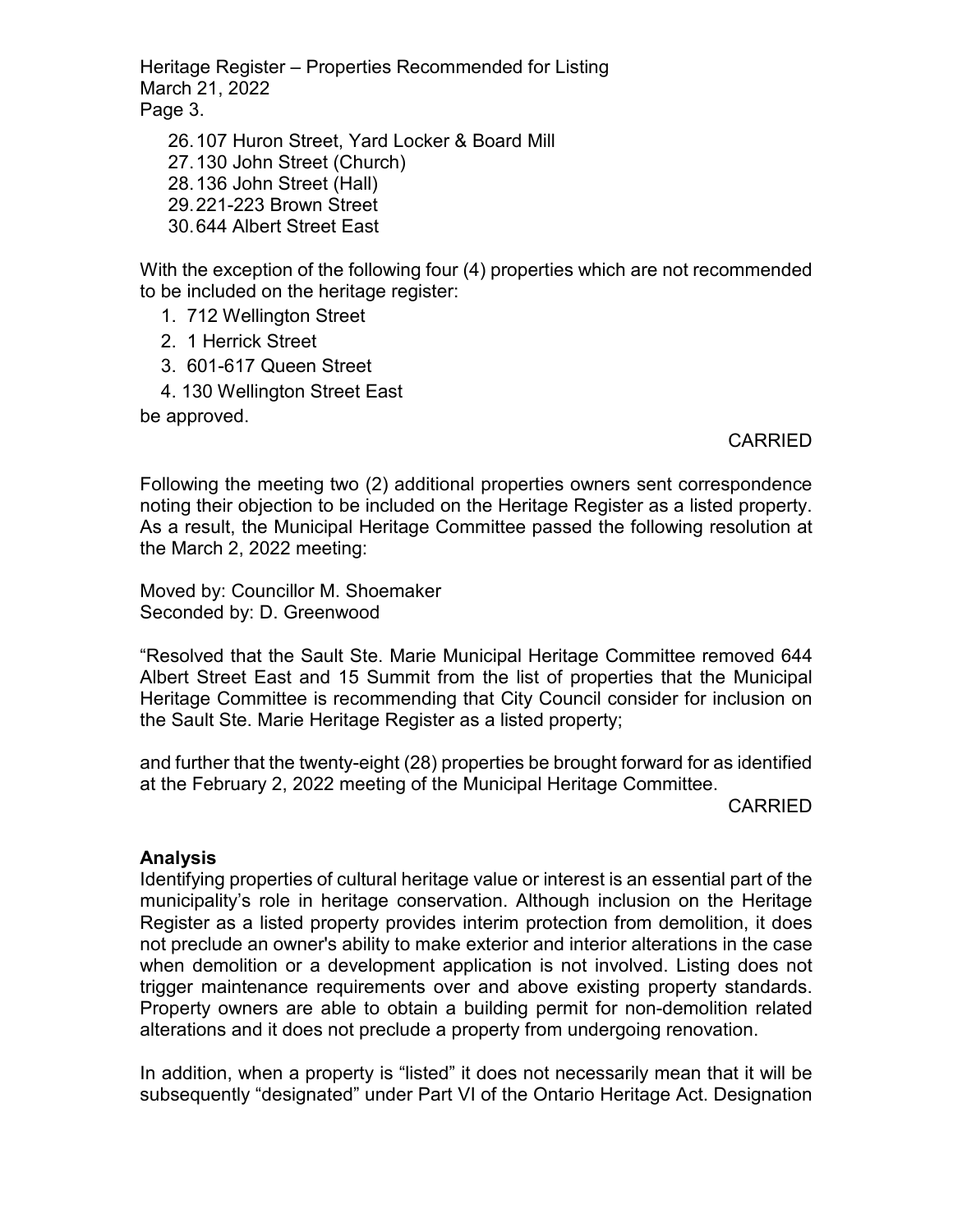Heritage Register – Properties Recommended for Listing March 21, 2022 Page 4.

of a heritage property is legally binding and requires owners to seek approval for alterations and additions. Designation generally happens in the following scenarios:

- A property owner wishes to take advantage of one of the City's heritage incentive programs and requests a further staff evaluation and designation, as appropriate.
- A property owner gives notice of an intention to demolish the listed building and further evaluation recommends designation.

There are twenty-eight (28) properties recommended for listing outlined in Appendix A – Properties Recommended for Listing.

Although the municipality is not required to consult with the property owners before including non-designated properties on the municipal register under the Ontario Heritage Act, property owners were notified and invited to attend one of two information sessions. The package of information sent to each property owner included a letter with information on the sessions, instructions on how to send in feedback along with a handout of Frequently Asked Questions, which is attached as Appendix B – Heritage Listing FAQ's.

There were five (5) property owners representing seven (7) properties that attended the information session. In addition, three (3) additional properties contacted city staff to obtain more information. Prior to the February 2, 2022 meeting of the Municipal Heritage Committee four (4) letters of objection were received from properties owners including;

- 1. 712 Wellington Street
- 2. 1 Herrick Street
- 3. 601-617 Queen Street
- 4. 130 Wellington Street East

Following the meeting an additional two (2) property owners submitted objections to having their properties included on the register as a listed property. The additional letter of objections and correspondence with City staff were discussed at the March 2, 2022 meeting of the Municipal Heritage Committee. The Municipal Heritage Committee passed a resolution to remove the two properties from the list that would be presented to City Council.

- 1. 644 Albert Street East
- 2. 15 Summit Ave.

The letters of objection are attached as Appendix C.

The Municipal Heritage Committee is planning to reach out to the property owners who objected to discuss the benefits of listing and gain a better understanding of their concerns.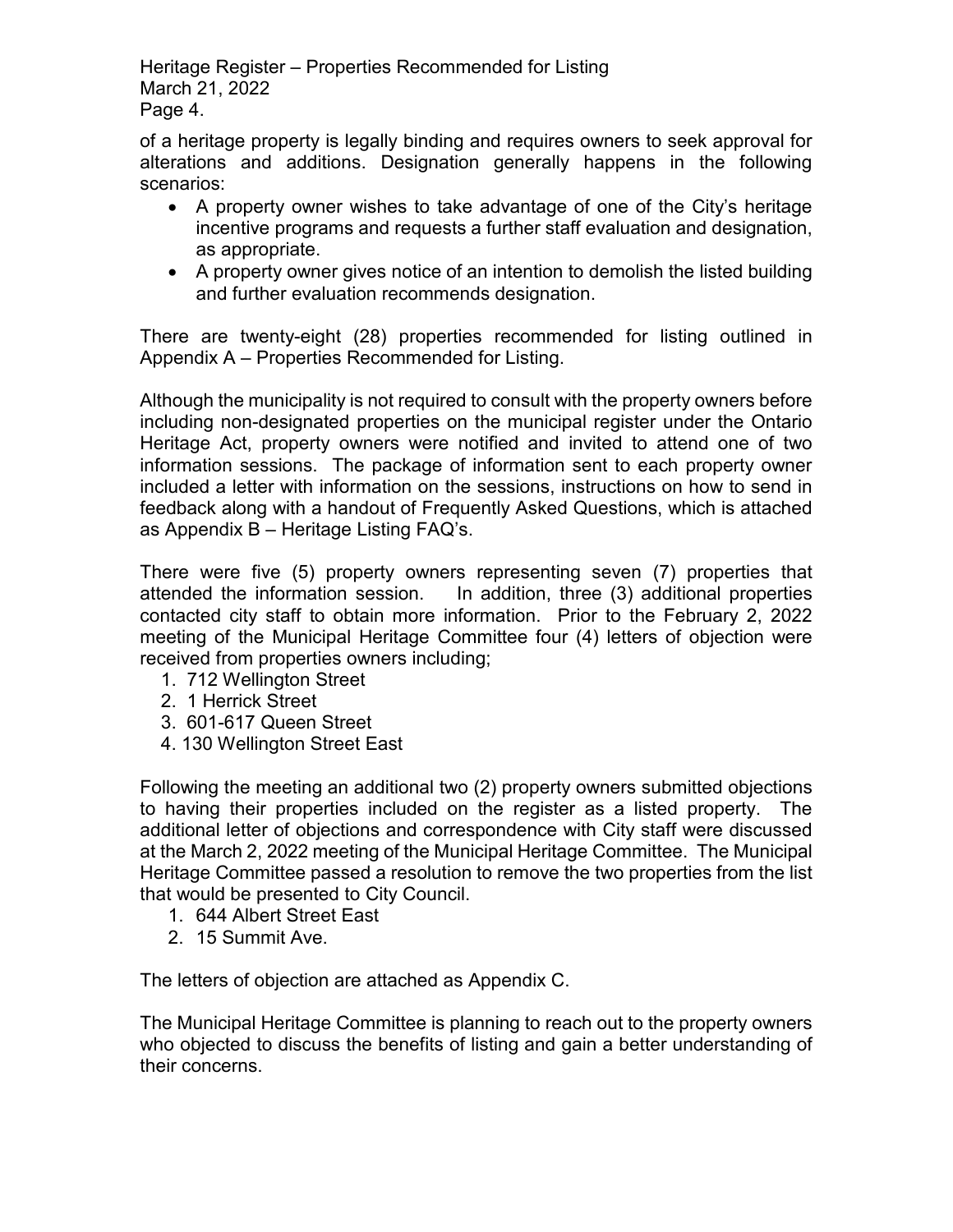Heritage Register – Properties Recommended for Listing March 21, 2022 Page 5.

## **Financial Implications**

There are no financial implications associated with this report.

## **Strategic Plan / Policy Impact**

Focus Area – Quality of Life: Promotion of our City's arts, culture, historic and heritage sites is an essential component in achieving economic health.

### **Recommendation**

It is therefore recommended that Council take the following action:

Resolved that the report of the Manager of Recreation and Culture dated March 21, 2022 concerning the Heritage Register – Properties Recommended for Listing be received and that the addition of twenty-eight (28) properties to the Sault Ste. Marie Heritage Register as listed properties;

- 1. 286 John Street
- 2. 52 Trelawne Avenue (16 Rosedale)
- 3. 279 Cathcart Street
- 4. 136 Pilgrim Street
- 5. 59 Fauquier Street (Hamilton House)
- 6. 69 Borron Avenue
- 7. 184 Pim Street (Marshall Apartments)
- 8. 19 Summit Avenue
- 9. 182 Church Street
- 10.3 Summit Avenue/90 Ontario Avenue
- 11.188 Church Street
- 12.11 Summit Avenue
- 13.372 Bruce Street
- 14.1019 Queen Street
- 15.1062 Queen Street
- 16.508, 510, 512 Queen Street E., Elizabeth Wilcox Building
- 17.175 Queen Street East, (King's Apartments)
- 18.478-480 Queen Street East
- 19.484-488 Queen Street East, Taylor Block
- 20.618-620 Queen Street East
- 21.667-669 Queen Street East
- 22.754 Queen Street East